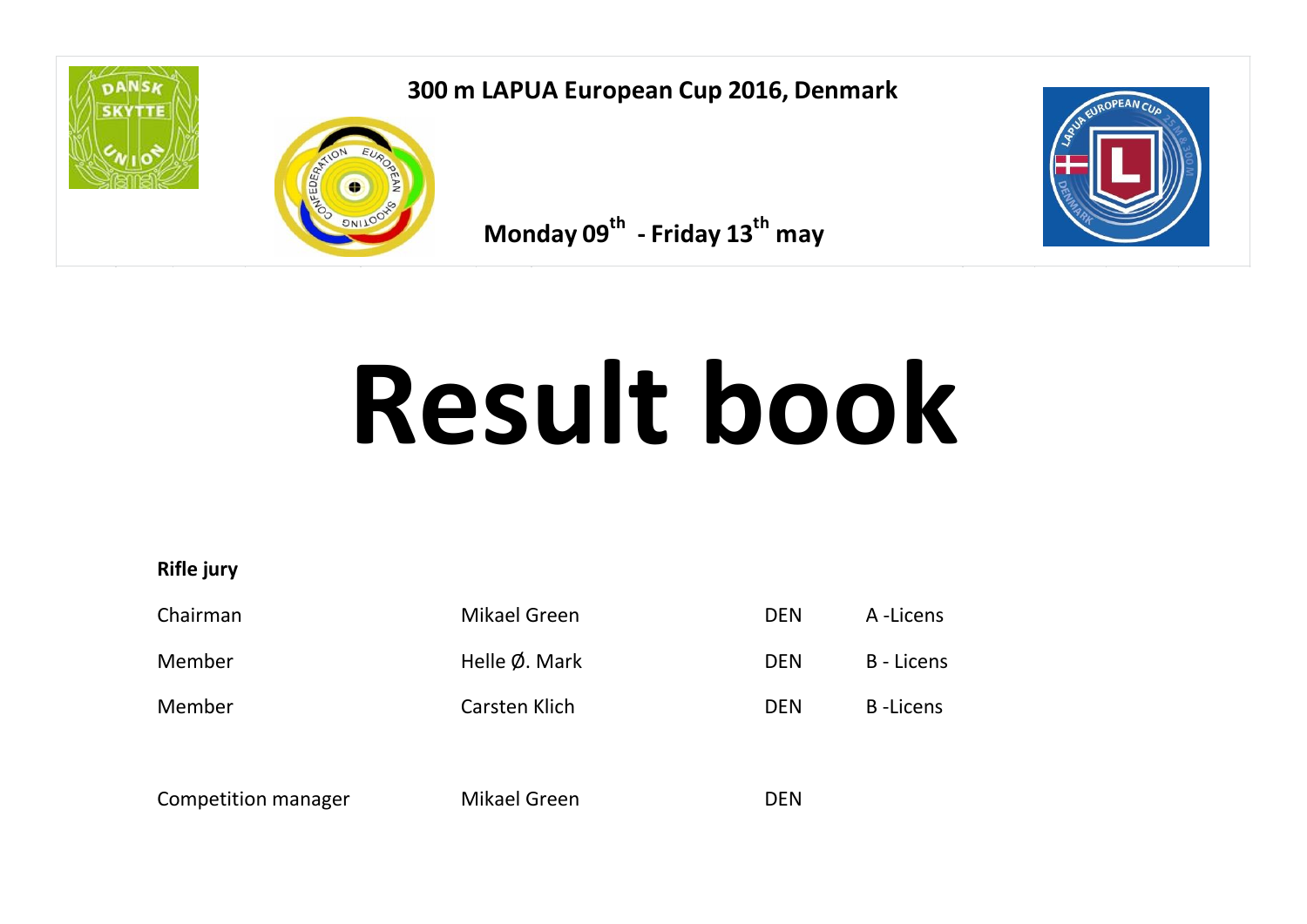| <b>DANSK</b><br><b>SKYTTE</b><br>$c_{\text{N}}$ 105 |                |            | FEDER<br>$\bullet$ | EUROPER      | 300 m LAPUA European Cup 2016, Denmark<br>Wednesday 11 <sup>th</sup> may, Start time 09.15 & 13.00 |     |     | 300 m RIFLE 3 position MEN<br>Individuel elimination |    | <b>Results</b> |       |     |     |    |                 |     |     |       | REUROPEAN CUA       |               |            |
|-----------------------------------------------------|----------------|------------|--------------------|--------------|----------------------------------------------------------------------------------------------------|-----|-----|------------------------------------------------------|----|----------------|-------|-----|-----|----|-----------------|-----|-----|-------|---------------------|---------------|------------|
|                                                     | <b>FP</b>      | <b>BIB</b> | Family name        | First name   | Nation                                                                                             |     |     | <b>Kneeling</b>                                      |    |                | Prone |     |     |    | <b>Standing</b> |     |     | Total | Inner <sub>10</sub> | <b>Finals</b> | Remarks    |
|                                                     |                |            |                    |              |                                                                                                    | 10  | 20  | 30                                                   | 40 | 50             | 60    | 70  | 80  | 90 | 100             | 110 | 120 |       |                     |               |            |
| RELAY <sub>1</sub>                                  | $\overline{4}$ |            | Claussen           | Simon        | <b>NOR</b>                                                                                         | 98  | 100 | 100                                                  | 99 | 99             | 99    | 100 | 97  | 96 | 99              | 95  | 98  | 1180  | 50                  | Finals        |            |
| 09.15                                               | 5              |            | <b>Bereuter</b>    | Rafael       | SUI                                                                                                | 98  | 99  | 99                                                   | 98 | 98             | 99    | 99  | 97  | 98 | 95              | 93  | 94  | 1167  | 49                  | Finals        |            |
|                                                     | 6              |            | Jepsen             | Lars         | <b>DEN</b>                                                                                         | 95  | 97  | 98                                                   | 93 | 99             | 100   | 100 | 98  | 94 | 92              | 97  | 91  | 1154  | 37                  | Finals        |            |
|                                                     | $\overline{7}$ |            | Kraskowski         | Robert       | POL                                                                                                | 98  | 98  | 93                                                   | 98 | 99             | 100   | 97  | 98  | 96 | 94              | 97  | 96  | 1164  | 41                  | Finals        |            |
|                                                     | 15             |            | Pruuli             | Lennart      | <b>EST</b>                                                                                         | 86  | 80  | 83                                                   | 89 | 91             | 92    | 84  | 91  | 84 | 79              | 86  | 71  | 1016  | 11                  |               |            |
|                                                     | 9              |            | Debevec            | Rajmond      | <b>SLO</b>                                                                                         | 99  | 99  | 99                                                   | 97 | 98             | 100   | 99  | 100 | 95 | 97              | 97  | 96  | 1176  | 36                  | Finals        |            |
|                                                     | 10             |            | Sjöberg            | Jonas        | <b>SWE</b>                                                                                         | 98  | 95  | 92                                                   | 98 | 99             | 99    | 99  | 100 | 95 | 92              | 91  | 97  | 1155  | 40                  | Finals        |            |
|                                                     | 11             |            | Lukaszyk           | Rafal        | POL                                                                                                | 92  | 91  | 88                                                   | 91 | 97             | 95    | 94  | 95  | 91 | 90              | 91  | 96  | 1111  | 16                  |               |            |
|                                                     | 12             |            | Puhakka            | Antti        | <b>FIN</b>                                                                                         | 94  | 94  | 95                                                   | 96 | 99             | 100   | 99  | 99  | 91 | 94              | 95  | 89  | 1145  | 32                  | Finals        |            |
|                                                     | 13             |            | Mihhailov          | Andrei       | <b>EST</b>                                                                                         | 99  | 96  | 94                                                   | 98 | 98             | 97    | 99  | 98  | 93 | 93              | 96  | 95  | 1156  | 32                  | <b>Finals</b> |            |
|                                                     | 14             |            | Sidi               | Peter        | <b>HUN</b>                                                                                         | 100 | 100 | 100                                                  | 99 | 99             | 98    | 100 | 100 | 97 | 98              | 98  | 98  | 1187  | 61                  | Finals        |            |
| <b>RELAY 2</b>                                      | $\overline{4}$ |            | Olsson             | Karl         | <b>SWE</b>                                                                                         | 99  | 97  | 99                                                   | 97 | 100            | 100   | 99  | 89  | 93 | 98              | 95  | 95  | 1161  | 51                  | Finals        | 6.16.6.2.c |
| 13.00                                               | 5              |            | Rutonen            | Juha         | <b>FIN</b>                                                                                         | 95  | 91  | 97                                                   | 96 | 99             | 100   | 100 | 98  | 90 | 90              | 90  | 93  | 1139  | 38                  | Finals        |            |
|                                                     | 6              |            | Muru               | Ain          | <b>EST</b>                                                                                         | 98  | 98  | 96                                                   | 99 | 98             | 100   | 97  | 99  | 92 | 94              | 88  | 91  | 1150  | 44                  | Finals        |            |
|                                                     | $\overline{7}$ |            | Ahlesved           | Stefan       | <b>SWE</b>                                                                                         | 98  | 99  | 98                                                   | 97 | 98             | 100   | 99  | 99  | 90 | 93              | 89  | 92  | 1152  | 39                  | Finals        |            |
|                                                     | 15             |            | Zisko              | Dusan        | <b>SLO</b>                                                                                         | 94  | 92  | 95                                                   | 93 | 97             | 100   | 99  | 97  | 90 | 92              | 94  | 95  | 1138  | 33                  | Finals        |            |
|                                                     | 9              |            | Kajan              | Antti        | <b>FIN</b>                                                                                         | 91  | 96  | 98                                                   | 96 | 99             | 98    | 100 | 97  | 86 | 91              | 90  | 85  | 1127  | 27                  |               |            |
|                                                     | 10             |            | Skorupa            | Bartosz      | <b>POL</b>                                                                                         | 97  | 96  | 99                                                   | 97 | 99             | 99    | 98  | 100 | 95 | 90              | 90  | 92  | 1152  | 28                  | Finals        |            |
|                                                     | 11             |            | Olsen              | Steffen H.   | <b>DEN</b>                                                                                         | 98  | 97  | 96                                                   | 98 | 99             | 97    | 99  | 100 | 98 | 95              | 93  | 95  | 1165  | 43                  | Finals        |            |
|                                                     | 12             |            | Homberger          | Rene         | SUI                                                                                                | 96  | 96  | 94                                                   | 96 | 100            | 100   | 98  | 98  | 90 | 96              | 96  | 95  | 1155  | 35                  | Finals        |            |
|                                                     | 13             |            | <b>Bryhn</b>       | Ole-Kristian | <b>NOR</b>                                                                                         | 99  | 99  | 97                                                   | 99 | 100            | 100   | 98  | 99  | 96 | 98              | 99  | 91  | 1175  | 46                  | Finals        |            |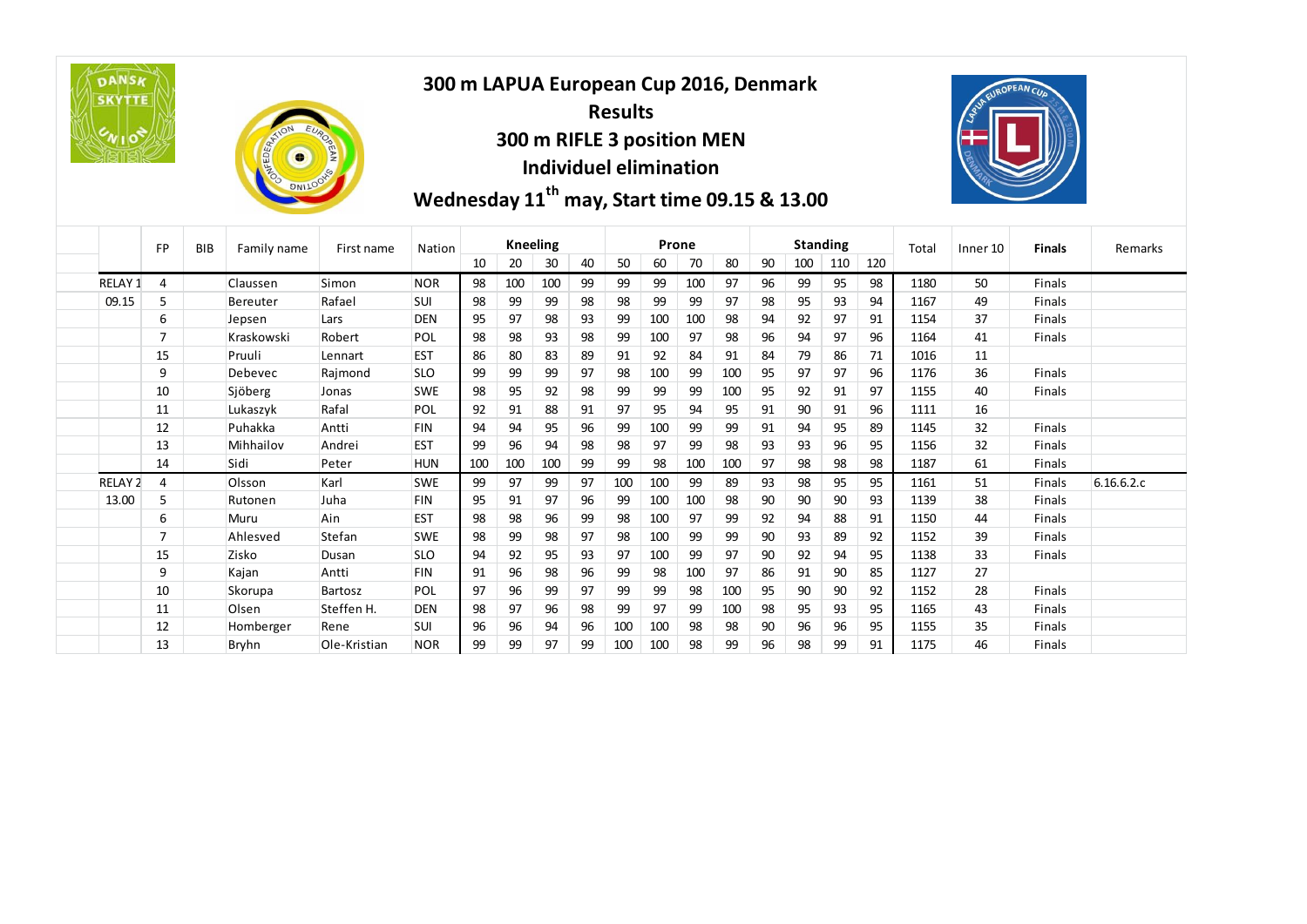|                | <b>DANSA</b><br><b>SKYTTE</b> |            | ONFEDERATION | EURORPE<br>$\bullet$ |            |     |    |                 | <b>Individuel Finals</b> | <b>Results</b> |       |     | 300 m RIFLE 3 position MEN<br>Thursday 12 <sup>th</sup> may, Start time 10.00 |    | 300 m LAPUA European Cup 2016, Denmark |     |     |       |          | EUROPEAN CUP |         |
|----------------|-------------------------------|------------|--------------|----------------------|------------|-----|----|-----------------|--------------------------|----------------|-------|-----|-------------------------------------------------------------------------------|----|----------------------------------------|-----|-----|-------|----------|--------------|---------|
| Rank           | <b>FP</b>                     | <b>BIB</b> | Family name  | First name           | Nation     |     |    | <b>Kneeling</b> |                          |                | Prone |     |                                                                               |    | <b>Standing</b>                        |     |     | Total | Inner 10 |              | Remarks |
|                |                               |            |              |                      |            | 10  | 20 | 30              | 40                       | 50             | 60    | 70  | 80                                                                            | 90 | 100                                    | 110 | 120 |       |          |              |         |
| 1              | 15                            |            | Claussen     | Simon                | <b>NOR</b> | 100 | 99 | 99              | 100                      | 100            | 100   | 99  | 99                                                                            | 98 | 97                                     | 99  | 97  | 1187  | 51       |              |         |
| $\overline{2}$ | 10                            |            | Sidi         | Peter                | <b>HUN</b> | 99  | 99 | 98              | 100                      | 99             | 99    | 100 | 97                                                                            | 97 | 99                                     | 99  | 97  | 1183  | 60       |              |         |
| 3              | 5                             |            | Debevec      | Raimond              | <b>SLO</b> | 95  | 97 | 98              | 100                      | 100            | 98    | 100 | 99                                                                            | 93 | 96                                     | 95  | 97  | 1168  | 54       |              |         |
| 4              | 19                            |            | <b>Bryhn</b> | Ole-Kristian         | <b>NOR</b> | 98  | 96 | 98              | 99                       | 100            | 100   | 98  | 99                                                                            | 94 | 93                                     | 96  | 97  | 1168  | 46       |              |         |
| 5              | 12                            |            | Olsson       | Karl                 | <b>SWE</b> | 98  | 95 | 100             | 97                       | 97             | 100   | 98  | 100                                                                           | 95 | 96                                     | 94  | 97  | 1167  | 45       |              |         |
| 6              | 8                             |            | Bereuter     | Rafael               | SUI        | 98  | 98 | 98              | 99                       | 98             | 97    | 98  | 100                                                                           | 94 | 95                                     | 98  | 94  | 1167  | 42       |              |         |
| 7              | 11                            |            | Puhakka      | Antti                | <b>FIN</b> | 98  | 98 | 98              | 95                       | 100            | 100   | 98  | 100                                                                           | 94 | 94                                     | 94  | 94  | 1163  | 42       |              |         |
| 8              | 17                            |            | Olsen        | Steffen H.           | <b>DEN</b> | 95  | 99 | 94              | 97                       | 99             | 98    | 99  | 98                                                                            | 96 | 96                                     | 93  | 99  | 1163  | 40       |              |         |
| 9              | 9                             |            | Mihhailov    | Andrei               | <b>EST</b> | 94  | 97 | 98              | 97                       | 99             | 99    | 99  | 99                                                                            | 98 | 96                                     | 91  | 91  | 1158  | 31       |              |         |
| 10             | 3                             |            | Kraskowski   | Robert               | POL        | 96  | 96 | 96              | 95                       | 99             | 100   | 98  | 97                                                                            | 95 | 97                                     | 95  | 93  | 1157  | 37       |              |         |
| 11             | $\overline{7}$                |            | Sjöberg      | Jonas                | <b>SWE</b> | 95  | 93 | 97              | 97                       | 100            | 99    | 98  | 100                                                                           | 93 | 96                                     | 90  | 96  | 1154  | 41       |              |         |
| 12             | 18                            |            | Ahlesved     | Stefan               | <b>SWE</b> | 98  | 97 | 97              | 97                       | 100            | 100   | 99  | 99                                                                            | 88 | 92                                     | 91  | 95  | 1153  | 44       |              |         |
| 13             | 13                            |            | Homberger    | Rene                 | <b>SUI</b> | 96  | 97 | 94              | 95                       | 99             | 96    | 97  | 98                                                                            | 98 | 93                                     | 93  | 96  | 1152  | 34       |              |         |
| 14             | 6                             |            | Skorupa      | <b>Bartosz</b>       | POL        | 97  | 97 | 93              | 96                       | 97             | 99    | 98  | 98                                                                            | 95 | 92                                     | 87  | 96  | 1145  | 29       |              |         |
| 15             | 16                            |            | Muru         | Ain                  | <b>EST</b> | 93  | 93 | 97              | 91                       | 99             | 97    | 96  | 100                                                                           | 89 | 95                                     | 97  | 92  | 1139  | 28       |              |         |
| 16             | 14                            |            | Rutonen      | Juha                 | <b>FIN</b> | 94  | 96 | 96              | 97                       | 98             | 100   | 100 | 88                                                                            | 90 | 91                                     | 91  | 96  | 1137  | 43       |              |         |
| 17             | 4                             |            | Jepsen       | Lars                 | <b>DEN</b> | 94  | 98 | 96              | 94                       | 99             | 99    | 97  | 98                                                                            | 90 | 90                                     | 91  | 91  | 1137  | 21       |              |         |
| 18             | 2                             |            | Zisko        | Dusan                | <b>SLO</b> | 89  | 95 | 92              | 94                       | 97             | 99    | 100 | 97                                                                            | 92 | 85                                     | 91  | 92  | 1123  | 29       |              |         |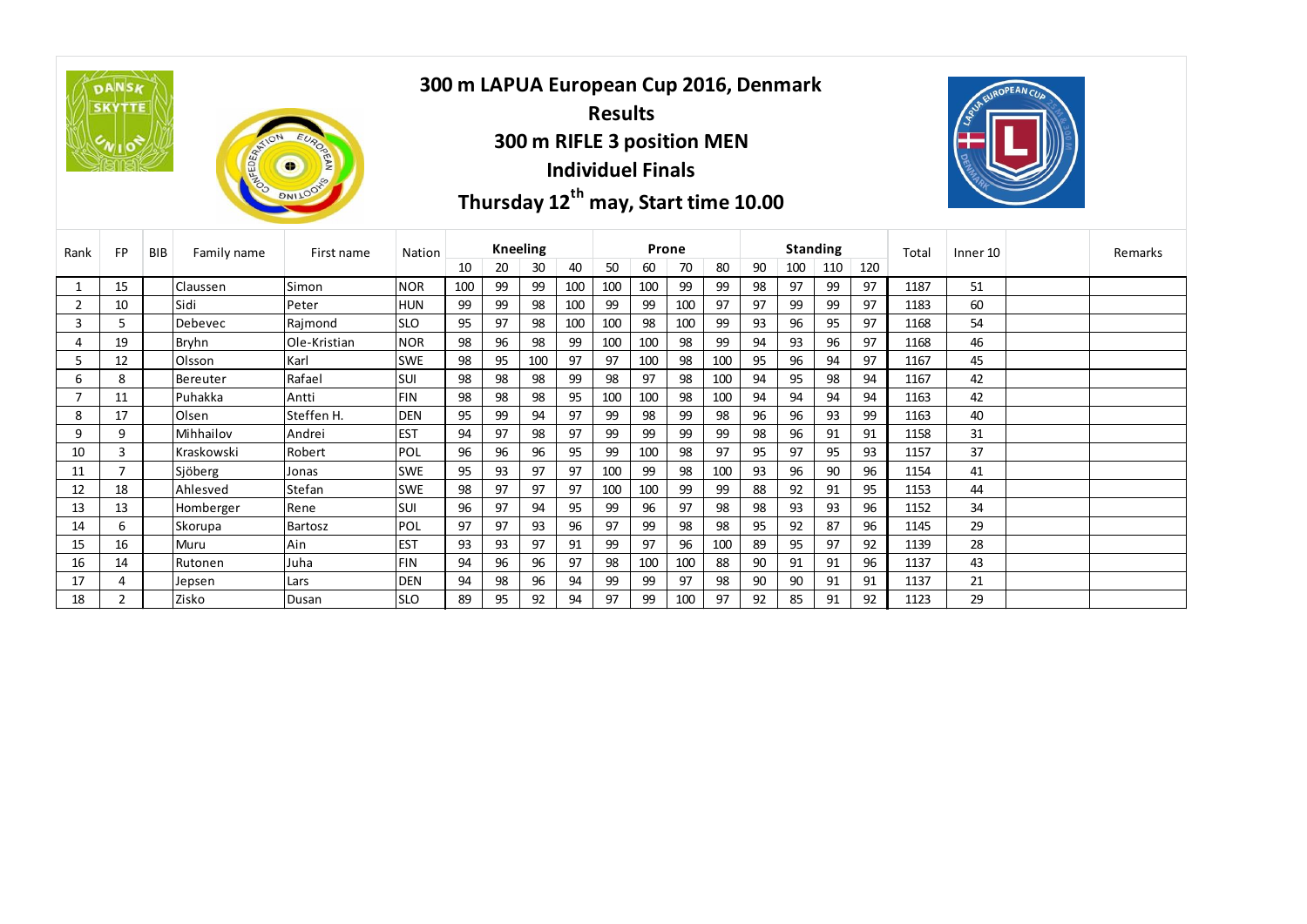|                | DANSK<br><b>SKYTTE</b> |            | ONFEDERATION | EUROPE<br>$\bullet$ |            |    | 300 m LAPUA European Cup 2016, Denmark |                 |    | <b>Results</b><br>300 m RIFLE 3 position MEN<br><b>Team Match</b><br>Wensday 11 <sup>th</sup> may |     |       |     |    |     |                 |     |       | ROUNDIDEAN CUA      |                   |
|----------------|------------------------|------------|--------------|---------------------|------------|----|----------------------------------------|-----------------|----|---------------------------------------------------------------------------------------------------|-----|-------|-----|----|-----|-----------------|-----|-------|---------------------|-------------------|
| Rank           | FP                     | <b>BIB</b> | Family name  | First name          | Nation     |    |                                        | <b>Kneeling</b> |    |                                                                                                   |     | Prone |     |    |     | <b>Standing</b> |     | Total | Inner <sub>10</sub> | <b>Team Score</b> |
|                |                        |            |              |                     |            | 10 | 20                                     | 30              | 40 | 50                                                                                                | 60  | 70    | 80  | 90 | 100 | 110             | 120 |       |                     |                   |
|                |                        |            | Sjöberg      | Jonas               | <b>SWE</b> | 98 | 95                                     | 92              | 98 | 99                                                                                                | 99  | 99    | 100 | 95 | 92  | 91              | 97  | 1155  |                     |                   |
| $\mathbf{1}$   |                        |            | Olsson       | Karl                | <b>SWE</b> | 99 | 97                                     | 99              | 97 | 100                                                                                               | 100 | 99    | 89  | 93 | 98  | 95              | 95  | 1161  |                     |                   |
|                |                        |            | Ahlesved     | Stefan              | <b>SWE</b> | 98 | 99                                     | 98              | 97 | 98                                                                                                | 100 | 99    | 99  | 90 | 93  | 89              | 92  | 1152  |                     | 3468              |
|                |                        |            |              |                     |            |    |                                        |                 |    |                                                                                                   |     |       |     |    |     |                 |     |       |                     |                   |
|                |                        |            | Kraskowski   | Robert              | POL        | 98 | 98                                     | 93              | 98 | 99                                                                                                | 100 | 97    | 98  | 96 | 94  | 97              | 96  | 1164  |                     |                   |
| $\overline{2}$ |                        |            | Lukaszyk     | Rafal               | POL        | 92 | 91                                     | 88              | 91 | 97                                                                                                | 95  | 94    | 95  | 91 | 90  | 91              | 96  | 1111  |                     |                   |
|                |                        |            | Skorupa      | Bartosz             | POL        | 97 | 96                                     | 99              | 97 | 99                                                                                                | 99  | 98    | 100 | 95 | 90  | 90              | 92  | 1152  |                     | 3427              |
|                |                        |            |              |                     |            |    |                                        |                 |    |                                                                                                   |     |       |     |    |     |                 |     |       |                     |                   |
|                |                        |            | Puhakka      | Antti               | <b>FIN</b> | 94 | 94                                     | 95              | 96 | 99                                                                                                | 100 | 99    | 99  | 91 | 94  | 95              | 89  | 1145  |                     |                   |
| 3              |                        |            | Rutonen      | Juha                | <b>FIN</b> | 95 | 91                                     | 97              | 96 | 99                                                                                                | 100 | 100   | 98  | 90 | 90  | 90              | 93  | 1139  |                     |                   |
|                |                        |            | Kajan        | Antti               | <b>FIN</b> | 91 | 96                                     | 98              | 96 | 99                                                                                                | 98  | 100   | 97  | 86 | 91  | 90              | 85  | 1127  |                     | 3411              |
|                |                        |            |              |                     |            |    |                                        |                 |    |                                                                                                   |     |       |     |    |     |                 |     |       |                     |                   |
|                |                        |            | Pruuli       | Lennart             | <b>EST</b> | 86 | 80                                     | 83              | 89 | 91                                                                                                | 92  | 84    | 91  | 84 | 79  | 86              | 71  | 1016  |                     |                   |
| 4              |                        |            | Mihhailov    | Andrei              | <b>EST</b> | 99 | 96                                     | 94              | 98 | 98                                                                                                | 97  | 99    | 98  | 93 | 93  | 96              | 95  | 1156  |                     |                   |
|                |                        |            | Muru         | Ain                 | <b>EST</b> | 98 | 98                                     | 96              | 99 | 98                                                                                                | 100 | 97    | 99  | 92 | 94  | 88              | 91  | 1150  |                     | 3322              |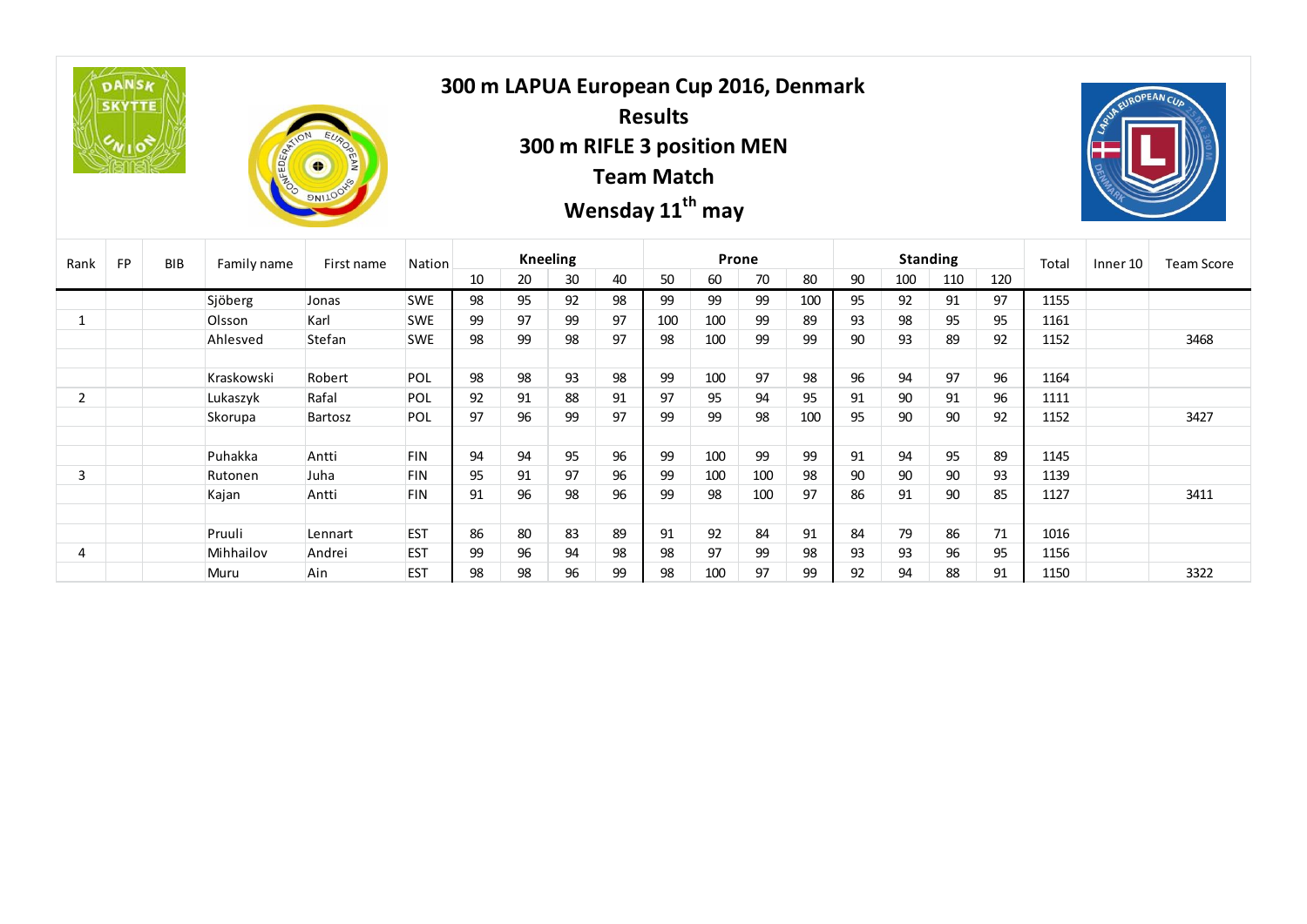**DANSA SKYTTE** 



#### **300 m LAPUA European Cup 2016, Denmark Results 300 m Standard Rifle MEN Individuel elimination Monday 09<sup>th</sup> may, Start time 13.00 & 16.00**



|                | FP               | BIB | Family name | First name   | Nation     |    | <b>Kneeling</b> |     | Prone |    | <b>Standing</b> | Total        | Inner 10 | Finals        | Remarks  |
|----------------|------------------|-----|-------------|--------------|------------|----|-----------------|-----|-------|----|-----------------|--------------|----------|---------------|----------|
|                |                  |     |             |              |            | 10 | 20              | 30  | 40    | 50 | 60              |              |          |               |          |
| <b>RELAY 1</b> | $\overline{4}$   |     | Bryhn       | Ole-Kristian | <b>NOR</b> | 93 | 96              | 100 | 98    | 97 | 97              | 581          | 19       | <b>Finals</b> |          |
| 13.00          | 5                |     | Sidi        | Peter        | <b>HUN</b> |    |                 |     |       |    |                 | $\mathbf 0$  |          |               | 2. relay |
|                | 6                |     | Homberger   | Rene         | <b>SUI</b> |    |                 |     |       |    |                 | $\mathbf{0}$ |          |               | 2. relay |
|                | $\overline{7}$   |     | Olsson      | Karl         | <b>SWE</b> | 95 | 94              | 97  | 98    | 94 | 93              | 571          | 19       | <b>Finals</b> |          |
|                | 8                |     | Olsen       | Steffen H.   | <b>DEN</b> | 98 | 98              | 97  | 99    | 95 | 98              | 585          | 17       | <b>Finals</b> |          |
|                | 9                |     | Puhakka     | Antti        | <b>FIN</b> | 96 | 93              | 97  | 99    | 98 | 93              | 576          | 18       | <b>Finals</b> |          |
|                | 10               |     | Kraskowski  | Robert       | <b>POL</b> | 95 | 97              | 96  | 95    | 86 | 97              | 566          | 12       | <b>Finals</b> |          |
|                | 11               |     | Ahlesved    | Stefan       | <b>SWE</b> | 98 | 96              | 99  | 100   | 88 | 88              | 569          | 18       | <b>Finals</b> |          |
|                | 12               |     | Debevec     | Rajmond      | <b>SLO</b> | 97 | 96              | 99  | 98    | 96 | 93              | 579          | 17       | <b>Finals</b> |          |
|                | 13               |     | Lukaszyk    | Rafal        | <b>POL</b> | 88 | 88              | 96  | 96    | 90 | 93              | 551          | 12       |               |          |
| RELAY 2        | $\overline{4}$   |     | Olsen       | Johnny       | <b>DEN</b> | 90 | 93              | 96  | 96    | 93 | 90              | 558          | 12       | <b>Finals</b> |          |
| 16.00          | 5                |     | Skorupa     | Bartosz      | POL        | 96 | 98              | 98  | 97    | 95 | 91              | 575          | 14       | <b>Finals</b> |          |
|                | $6 \overline{6}$ |     | Kajan       | Antti        | <b>FIN</b> | 89 | 92              | 98  | 97    | 86 | 90              | 552          | 9        | <b>Finals</b> |          |
|                | $\overline{7}$   |     | Claussen    | Simon        | <b>NOR</b> | 98 | 100             | 100 | 100   | 98 | 99              | 595          | 29       | <b>Finals</b> |          |
|                | 8                |     | Bereuter    | Rafael       | <b>SUI</b> | 96 | 97              | 98  | 99    | 94 | 95              | 579          | 19       | <b>Finals</b> |          |
|                | 9                |     | Jepsen      | Lars         | <b>DEN</b> | 94 | 96              | 98  | 98    | 90 | 90              | 566          | 12       | Finals        |          |
|                | 10               |     | Rutonen     | Juha         | <b>FIN</b> | 96 | 94              | 98  | 99    | 91 | 91              | 569          | 18       | <b>Finals</b> |          |
|                | 11               |     | Zisko       | Dusan        | <b>SLO</b> | 91 | 89              | 96  | 99    | 94 | 94              | 563          | 14       | Finals        |          |
|                | 12               |     | Sjöberg     | Jonas        | <b>SWE</b> | 99 | 98              | 99  | 98    | 88 | 95              | 577          | 22       | Finals        |          |
|                | 13               |     | Gotovina    | Gregor       | <b>SLO</b> | 92 | 82              | 97  | 95    | 84 | 82              | 532          | 8        |               |          |
|                | 14               |     | Homberger   | Rene         | <b>SUI</b> | 94 | 96              | 100 | 97    | 98 | 97              | 582          | 17       | <b>Finals</b> |          |
|                | 15               |     | Sidi        | Peter        | <b>HUN</b> | 97 | 96              | 98  | 98    | 94 | 95              | 578          | 17       | Finals        |          |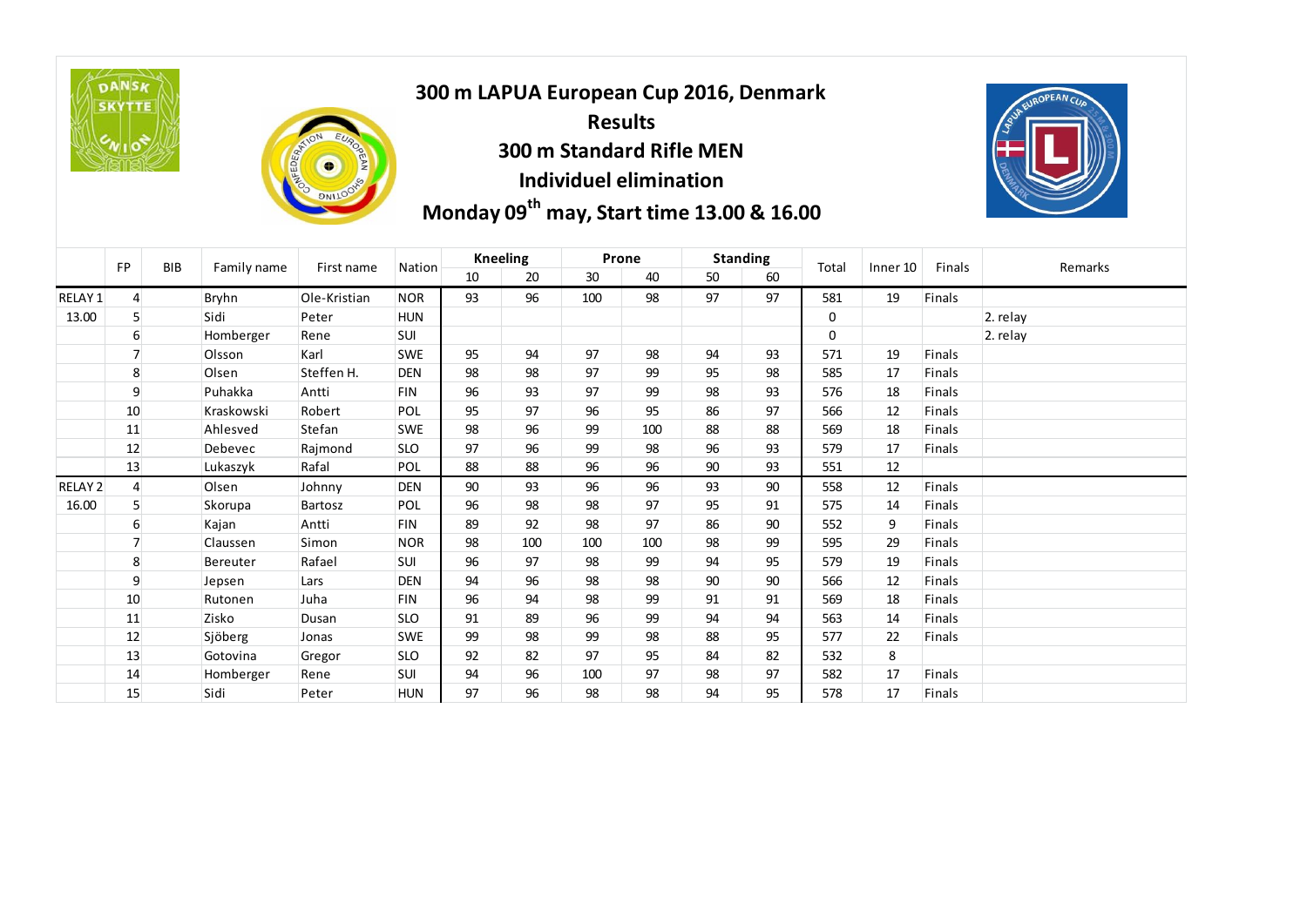**DANSA SKYTTE** 



## **300 m LAPUA European Cup 2016, Denmark Results 300 m Standard Rifle MEN Individuel Finals Tuesday 09<sup>th</sup> may, Start time 10.45**



| Rank           | <b>FP</b>                | <b>BIB</b> | Family name  | First name   | Nation     | <b>Kneeling</b> |     | Prone |     | <b>Standing</b> |     | Total | Inner 10 | Remarks |
|----------------|--------------------------|------------|--------------|--------------|------------|-----------------|-----|-------|-----|-----------------|-----|-------|----------|---------|
|                |                          |            |              |              |            | 10              | 20  | 30    | 40  | 50              | 60  |       |          |         |
|                | 9                        |            | Sidi         | Peter        | <b>HUN</b> | 98              | 98  | 100   | 98  | 96              | 100 | 590   | 28       |         |
| $\overline{2}$ | 5                        |            | Claussen     | Simon        | <b>NOR</b> | 99              | 99  | 99    | 100 | 95              | 95  | 587   | 22       |         |
| 3              | 14                       |            | Olsen        | Steffen H.   | <b>DEN</b> | 99              | 94  | 97    | 100 | 95              | 98  | 583   | 16       |         |
| 4              | 10                       |            | <b>Bryhn</b> | Ole-Kristian | <b>NOR</b> | 97              | 98  | 98    | 98  | 97              | 93  | 581   | 26       |         |
| 5              | 4                        |            | Debevec      | Rajmond      | <b>SLO</b> | 94              | 98  | 100   | 99  | 92              | 98  | 581   | 23       |         |
| 6              |                          |            | Bereuter     | Rafael       | SUI        | 99              | 97  | 99    | 98  | 95              | 90  | 578   | 19       |         |
| 7              | 16                       |            | Puhakka      | Antti        | <b>FIN</b> | 96              | 95  | 99    | 99  | 96              | 91  | 576   | 19       |         |
| 8              | 12                       |            | Olsson       | Karl         | <b>SWE</b> | 98              | 97  | 98    | 98  | 94              | 91  | 576   | 15       |         |
| 9              | 15                       |            | Sjöberg      | Jonas        | <b>SWE</b> | 97              | 96  | 99    | 100 | 90              | 92  | 574   | 20       |         |
| 10             | 8                        |            | Skorupa      | Bartosz      | <b>POL</b> | 96              | 92  | 96    | 98  | 97              | 95  | 574   | 13       |         |
| 11             | 18                       |            | Kraskowski   | Robert       | <b>POL</b> | 96              | 100 | 96    | 97  | 92              | 90  | 571   | 15       |         |
| 12             | 17                       |            | Jepsen       | Lars         | <b>DEN</b> | 94              | 97  | 99    | 98  | 92              | 90  | 570   | 17       |         |
| 13             | 11                       |            | Rutonen      | Juha         | <b>FIN</b> | 94              | 91  | 99    | 99  | 93              | 89  | 565   | 14       |         |
| 14             | $\overline{\phantom{a}}$ |            | Ahlesved     | Stefan       | <b>SWE</b> | 98              | 92  | 98    | 96  | 89              | 89  | 562   | 18       |         |
| 15             | 13                       |            | Zisko        | Dusan        | <b>SLO</b> | 88              | 93  | 96    | 99  | 89              | 96  | 561   | 10       |         |
| 16             | 19                       |            | Homberger    | Rene         | SUI        | 95              | 97  | 96    | 93  | 85              | 94  | 560   | 16       |         |
| 17             | 6                        |            | Olsen        | Johnny       | <b>DEN</b> | 95              | 96  | 95    | 95  | 89              | 90  | 560   | 12       |         |
| 18             | 3                        |            | Kajan        | Antti        | <b>FIN</b> | 92              | 93  | 94    | 98  | 88              | 80  | 545   | 7        |         |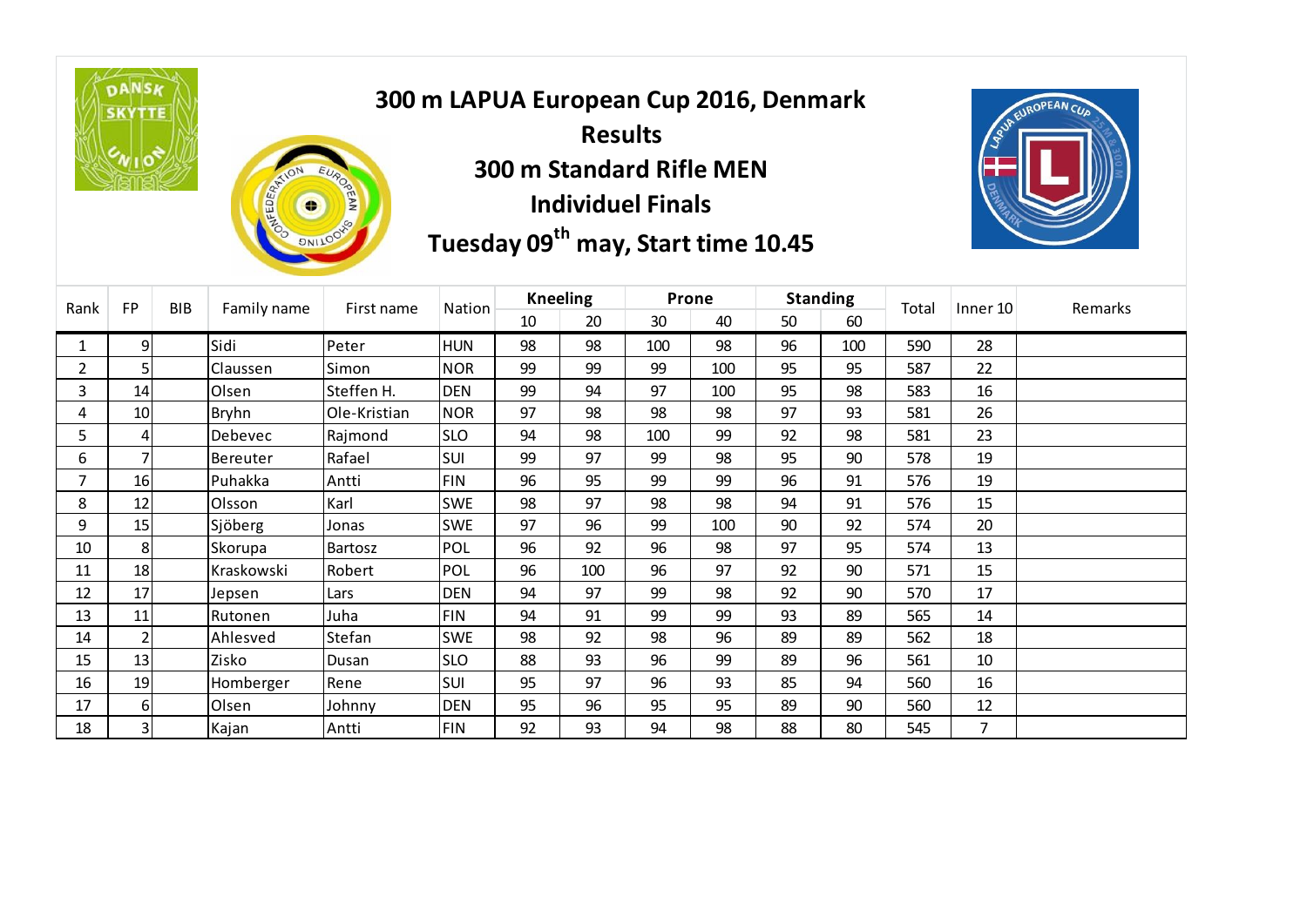

## **300 m LAPUA European Cup 2016, Denmark Results 300 m Standard Rifle MEN European Cu<br>
Results<br>
m Standard R<br>
Team Mate<br>
Monday 09<sup>th</sup>**

**Team Match**

 **may**



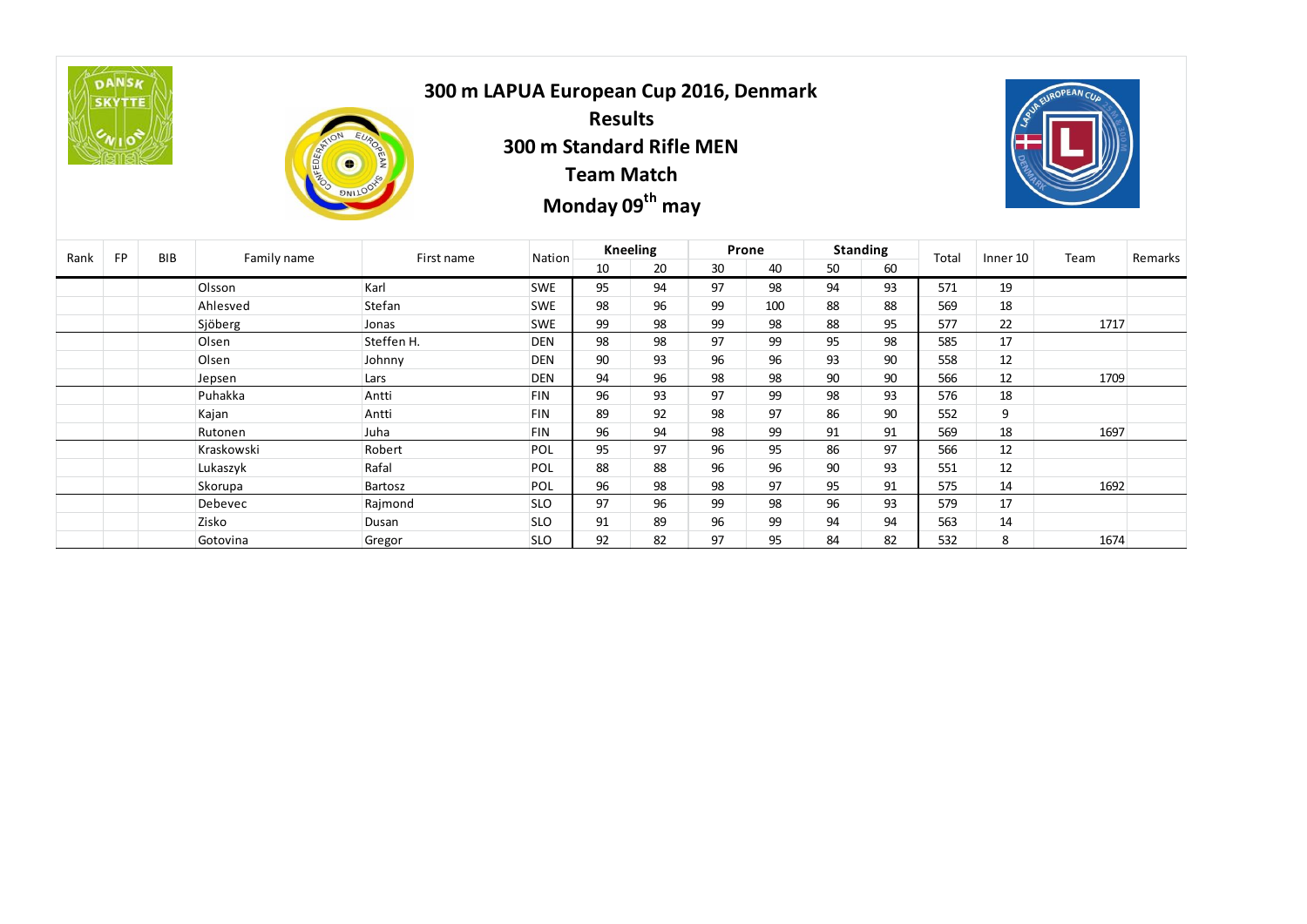|      | DANSK<br><b>SKYTTE</b><br>10S |            |               |              | 300 m LAPUA European Cup 2016, Denmark<br>Friday 13 <sup>th</sup> may, Start time 09.15 & 11.00 | 300 m RIFLE PRONE MEN | <b>Results</b><br><b>Individuel</b> |              |     |     |     |       | EUROPEAN CU |            |  |
|------|-------------------------------|------------|---------------|--------------|-------------------------------------------------------------------------------------------------|-----------------------|-------------------------------------|--------------|-----|-----|-----|-------|-------------|------------|--|
| Rank | FP                            | <b>BIB</b> | Family name   | First name   | Nation                                                                                          |                       |                                     | <b>Serie</b> |     |     |     | Total | Inner 10    | Remarks    |  |
|      |                               |            |               |              |                                                                                                 | 10                    | 20                                  | 30           | 40  | 50  | 60  |       |             |            |  |
|      | 2 <sup>2</sup>                |            | Mihhailov     | Andrei       | <b>EST</b>                                                                                      | 100                   | 99                                  | 99           | 100 | 99  | 99  | 596   | 37          | Finals     |  |
|      | $\overline{\mathbf{3}}$       |            | Klein         | Michael      | <b>GER</b>                                                                                      | 99                    | 100                                 | 100          | 100 | 99  | 99  | 597   | 31          | Finals     |  |
|      | $\overline{4}$                |            | Aldhouse      | Simon        | <b>GBR</b>                                                                                      | 98                    | 100                                 | 99           | 100 | 98  | 100 | 595   | 27          | Finals     |  |
|      | 5                             |            | Pruuli        | Lennart      | <b>EST</b>                                                                                      | 97                    | 94                                  | 99           | 96  | 96  | 98  | 580   | 15          |            |  |
|      | 6                             |            | Fowke         | Richard      | <b>GBR</b>                                                                                      | 99                    | 100                                 | 98           | 96  | 100 | 99  | 592   | 26          |            |  |
|      | 8                             |            | Jönsson       | Kim          | <b>SWE</b>                                                                                      | 90                    | 99                                  | 98           | 100 | 98  | 99  | 584   | 27          | 6.11.1.1.1 |  |
|      | $\mathbf{9}$                  |            | Gotovina      | Gregor       | <b>SLO</b>                                                                                      | 97                    | 99                                  | 98           | 96  | 99  | 95  | 584   | 15          |            |  |
|      | 10                            |            | Claussen      | Simon        | <b>NOR</b>                                                                                      | 99                    | 100                                 | 100          | 100 | 100 | 99  | 598   | 48          | Finals     |  |
|      | 11                            |            | Homberger     | Rene         | SUI                                                                                             | 97                    | 100                                 | 98           | 99  | 100 | 99  | 593   | 25          |            |  |
|      | 12                            |            | Jepsen        | Lars         | <b>DEN</b>                                                                                      | 98                    | 98                                  | 98           | 98  | 98  | 98  | 588   | 25          |            |  |
|      | 13                            |            | Skorupa       | Bartosz      | POL                                                                                             | 95                    | 96                                  | 96           | 97  | 94  | 96  | 574   | 19          |            |  |
|      | 14                            |            | <b>Brandt</b> | Carsten      | <b>DEN</b>                                                                                      | 98                    | 100                                 | 99           | 98  | 99  | 100 | 594   | 37          | Finals     |  |
|      | 15                            |            | Kajan         | Antti        | <b>FIN</b>                                                                                      | 98                    | 99                                  | 100          | 99  | 99  | 98  | 593   | 32          | Finals     |  |
|      | 16                            |            | Stenvaaag     | Harald       | <b>NOR</b>                                                                                      | 100                   | 100                                 | 98           | 97  | 99  | 100 | 594   | 26          | Finals     |  |
|      | 17                            |            | Romanczyk     | Daniel       | POL                                                                                             | 98                    | 99                                  | 100          | 100 | 100 | 99  | 596   | 29          | Finals     |  |
|      | 18                            |            | Zisko         | Dusan        | <b>SLO</b>                                                                                      | 100                   | 97                                  | 98           | 100 | 98  | 98  | 591   | 31          |            |  |
|      | 19                            |            | Ahlesved      | Stefan       | <b>SWE</b>                                                                                      | 100                   | 100                                 | 99           | 99  | 98  | 100 | 596   | 34          | Finals     |  |
|      | 20                            |            | Rutonen       | Juha         | <b>FIN</b>                                                                                      | 98                    | 97                                  | 98           | 98  | 99  | 100 | 590   | 32          |            |  |
|      | 2                             |            | Muru          | Ain          | <b>EST</b>                                                                                      | 99                    | 98                                  | 100          | 99  | 96  | 97  | 589   | 16          |            |  |
|      | $\overline{3}$                |            | Kraskowski    | Robert       | POL                                                                                             | 98                    | 99                                  | 100          | 99  | 98  | 97  | 591   | 29          | Finals     |  |
|      | $\overline{4}$                |            | Puhakka       | Antti        | <b>FIN</b>                                                                                      | 99                    | 98                                  | 99           | 99  | 99  | 98  | 592   | 34          | Finals     |  |
|      | 5                             |            | Sidi          | Peter        | <b>HUN</b>                                                                                      | 97                    | 97                                  | 99           | 98  | 100 | 100 | 591   | 28          | Finals     |  |
|      | 6                             |            | Bryhn         | Ole-Kristian | <b>NOR</b>                                                                                      | 99                    | 99                                  | 99           | 100 | 99  | 99  | 595   | 27          | Finals     |  |
|      | 8                             |            | Debevec       | Rajmond      | <b>SLO</b>                                                                                      | 99                    | 100                                 | 99           | 99  | 100 | 99  | 596   | 31          | Finals     |  |
|      | $\mathbf{9}$                  |            | Olsen         | Steffen H.   | <b>DEN</b>                                                                                      | 97                    | 98                                  | 98           | 98  | 99  | 99  | 589   | 30          |            |  |
|      | 10                            |            | Ackermann     | Marcel       | SUI                                                                                             | 95                    | 100                                 | 98           | 98  | 99  | 99  | 589   | 33          |            |  |
|      | 11                            |            | Lukaszyk      | Rafal        | POL                                                                                             | 100                   | 98                                  | 96           | 99  | 98  | 94  | 585   | 26          |            |  |
|      | 12                            |            | Frece         | Venceslav    | <b>SLO</b>                                                                                      | 96                    | 95                                  | 97           | 98  | 95  | 98  | 579   | 14          |            |  |
|      | 13                            |            | Sjöberg       | Jonas        | <b>SWE</b>                                                                                      | 100                   | 100                                 | 99           | 99  | 98  | 98  | 594   | 31          | Finals     |  |
|      | 14                            |            | Burda         | Andrzej      | POL                                                                                             | 96                    | 100                                 | 98           | 100 | 100 | 100 | 594   | 30          | Finals     |  |
|      | 15                            |            | Hummler       | Marco        | <b>GER</b>                                                                                      | 99                    | 99                                  | 96           | 97  | 97  | 98  | 586   | 23          |            |  |
|      | 16                            |            | Sandberg      | Per          | <b>SWE</b>                                                                                      | 99                    | 99                                  | 100          | 99  | 98  | 98  | 593   | 30          | Finals     |  |
|      | 17                            |            | Scrivens      | Martin       | <b>GBR</b>                                                                                      | 99                    | 96                                  | 100          | 99  | 96  | 97  | 587   | 19          |            |  |
|      | 18                            |            | Niehüser      | Jörg         | <b>GER</b>                                                                                      | 100                   | 99                                  | 100          | 100 | 98  | 98  | 595   | 28          | Finals     |  |
|      | 19                            |            | Bereuter      | Rafael       | SUI                                                                                             | 98                    | 100                                 | 97           | 99  | 98  | 99  | 591   | 28          |            |  |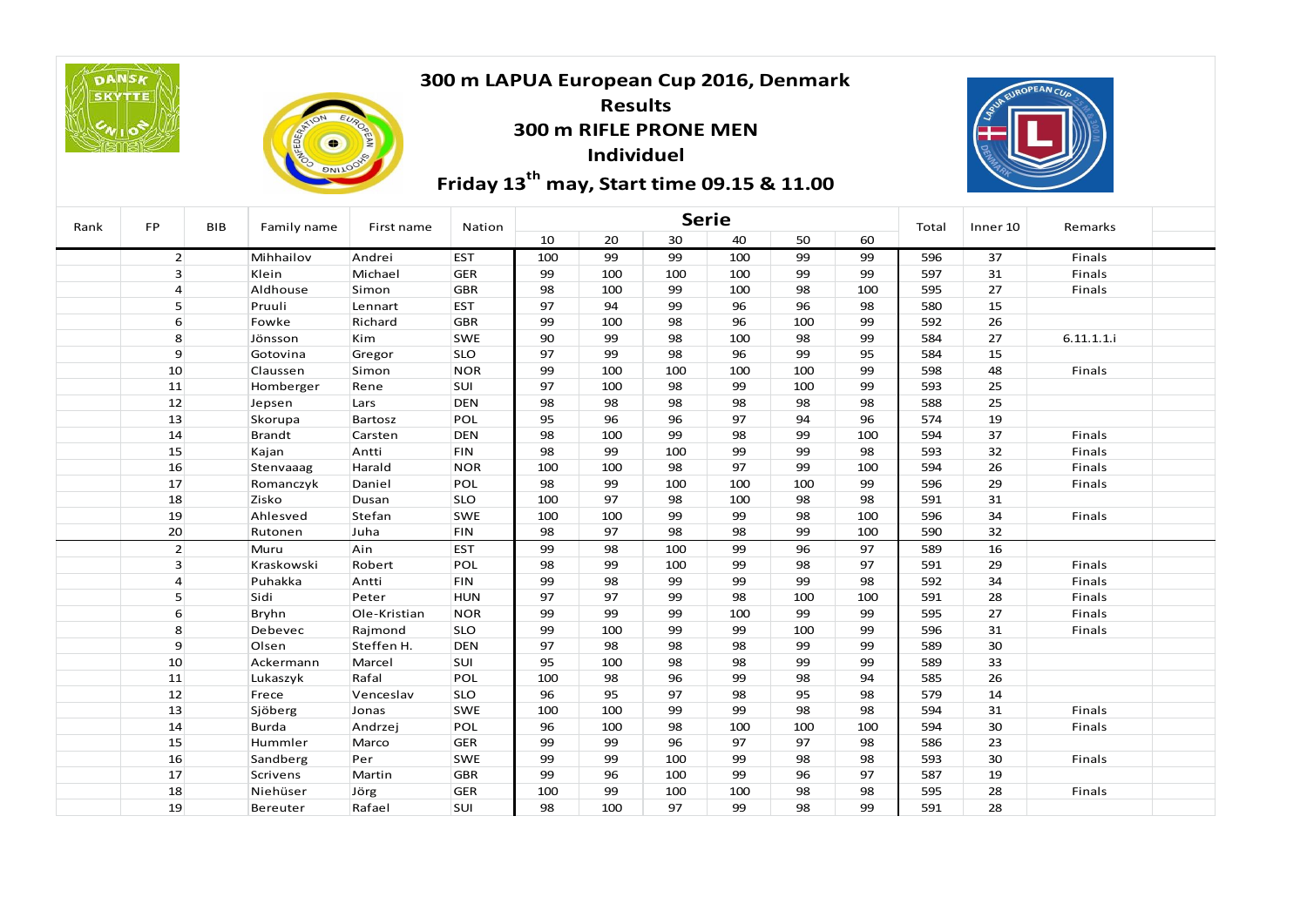**DANSK SKYTTE** 



## **300 m LAPUA European Cup 2016, Denmark**

**Results 300 m RIFLE PRONE MEN Finals**

**Friday 13<sup>th</sup> may, Start time 13.30** 



| Rank           | <b>FP</b>      | <b>BIB</b> | Family name   | First name   | Nation     |     |     | <b>Serie</b> |     |     |     | Total | Inner 10 |
|----------------|----------------|------------|---------------|--------------|------------|-----|-----|--------------|-----|-----|-----|-------|----------|
|                |                |            |               |              |            | 10  | 20  | 30           | 40  | 50  | 60  |       |          |
| 1              | 6              |            | Claussen      | Simon        | <b>NOR</b> | 100 | 99  | 100          | 100 | 100 | 100 | 599   | 40       |
| $\overline{2}$ | 5              |            | Klein         | Michael      | <b>GER</b> | 100 | 98  | 99           | 100 | 100 | 100 | 597   | 41       |
| 3              | 18             |            | Sjöberg       | Jonas        | <b>SWE</b> | 100 | 99  | 98           | 99  | 100 | 100 | 596   | 30       |
| 4              | 9              |            | Aldhouse      | Simon        | <b>GBR</b> | 100 | 100 | 100          | 99  | 99  | 98  | 596   | 26       |
| 5              | $\overline{2}$ |            | Ahlesved      | Stefan       | <b>SWE</b> | 99  | 99  | 100          | 99  | 99  | 99  | 595   | 38       |
| 6              | 13             |            | Debevec       | Rajmond      | <b>SLO</b> | 97  | 100 | 100          | 99  | 100 | 99  | 595   | 37       |
| $\overline{7}$ | 10             |            | Sandberg      | Per          | <b>SWE</b> | 98  | 99  | 100          | 98  | 100 | 100 | 595   | 34       |
| 8              | 11             |            | Stenvaaag     | Harald       | <b>NOR</b> | 99  | 100 | 99           | 100 | 99  | 98  | 595   | 31       |
| 9              | 19             |            | Sidi          | Peter        | <b>HUN</b> | 99  | 100 | 98           | 100 | 100 | 98  | 595   | 28       |
| 10             | 17             |            | <b>Bryhn</b>  | Ole-Kristian | <b>NOR</b> | 100 | 99  | 97           | 100 | 98  | 100 | 594   | 31       |
| 11             | 4              |            | <b>Burda</b>  | Andrzej      | POL        | 100 | 98  | 98           | 99  | 100 | 98  | 593   | 29       |
| 12             | 15             |            | Romanczyk     | Daniel       | <b>POL</b> | 100 | 99  | 99           | 98  | 97  | 99  | 592   | 23       |
| 13             | 12             |            | <b>Brandt</b> | Carsten      | <b>DEN</b> | 100 | 97  | 98           | 99  | 97  | 100 | 591   | 27       |
| 14             | 3              |            | Puhakka       | Antti        | <b>FIN</b> | 99  | 99  | 98           | 98  | 99  | 97  | 590   | 26       |
| 15             | 16             |            | Niehüser      | Jörg         | <b>GER</b> | 98  | 100 | 98           | 97  | 97  | 99  | 589   | 25       |
| 16             | 20             |            | Kraskowski    | Robert       | <b>POL</b> | 95  | 98  | 100          | 97  | 100 | 99  | 589   | 19       |
| 17             | 14             |            | Kajan         | Antti        | <b>FIN</b> | 99  | 96  | 98           | 95  | 99  | 99  | 586   | 24       |
| 18             | 8              |            | Mihhailov     | Andrei       | <b>EST</b> | 99  | 99  | 99           | 96  | 96  | 97  | 586   | 19       |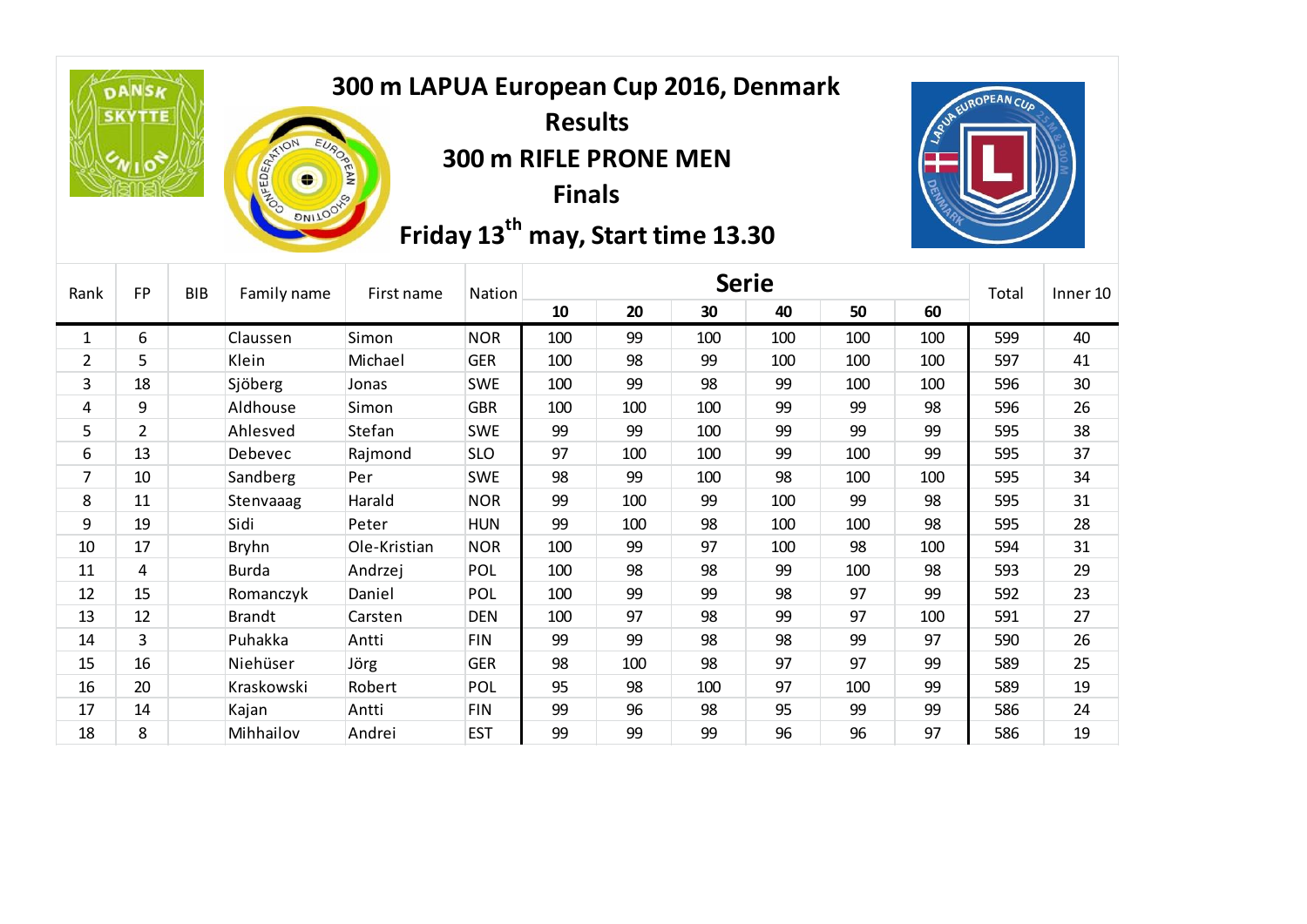|                | <b>DANSK</b><br><b>SKYTTE</b> |            | <b>FEDERATION</b>       | 300 m LAPUA European Cup 2016, Denmark<br>EAN |                          |                 | <b>Results</b><br><b>Team Match</b><br>Friday 13 <sup>th</sup> may | 300 m RIFLE PRONE MEN |                       |                       |                       |            | SUP EUROPEAN CUA |      |         |
|----------------|-------------------------------|------------|-------------------------|-----------------------------------------------|--------------------------|-----------------|--------------------------------------------------------------------|-----------------------|-----------------------|-----------------------|-----------------------|------------|------------------|------|---------|
| Rank           | FP                            | <b>BIB</b> | Family name             | First name                                    | Nation                   |                 |                                                                    | <b>Serie</b>          |                       |                       |                       | Total      | Inner 10         | Team | Remarks |
|                |                               |            |                         |                                               |                          | 10              | 20                                                                 | 30                    | 40                    | 50                    | 60                    |            |                  |      |         |
|                |                               |            | Claussen                | Simon                                         | <b>NOR</b>               | 99              | 100                                                                | 100                   | 100                   | 100                   | 99                    | 598        |                  |      |         |
| $\mathbf{1}$   |                               |            | Stenvaaag               | Harald                                        | <b>NOR</b>               | 100             | 100                                                                | 98                    | 97                    | 99                    | 100                   | 594        |                  |      |         |
|                |                               |            | Bryhn                   | Ole-Kristian                                  | <b>NOR</b>               | 99              | 99                                                                 | 99                    | 100                   | 99                    | 99                    | 595        |                  | 1787 |         |
|                |                               |            | Ahlesved                | Stefan                                        | <b>SWE</b>               | 100             | 100                                                                | 99                    | 99                    | 98                    | 100                   | 596        |                  |      |         |
| $\overline{2}$ |                               |            | Sjöberg                 | Jonas                                         | <b>SWE</b>               | 100             | 100                                                                | 99                    | 99                    | 98                    | 98                    | 594        |                  |      |         |
|                |                               |            | Sandberg                | Per                                           | <b>SWE</b>               | 99              | 99                                                                 | 100                   | 99                    | 98                    | 98                    | 593        |                  | 1783 |         |
|                |                               |            | Klein                   | Michael                                       | <b>GER</b>               | 99              | 100                                                                | 100                   | 100                   | 99                    | 99                    | 597        |                  |      |         |
| 3              |                               |            | Hummler                 | Marco                                         | <b>GER</b>               | 99              | 99                                                                 | 96                    | 97                    | 97                    | 98                    | 586        |                  |      |         |
|                |                               |            | Niehüser                | Jörg                                          | <b>GER</b>               | 100             | 99                                                                 | 100                   | 100                   | 98                    | 98                    | 595        |                  | 1778 |         |
|                |                               |            | Pruuli                  | Lennart                                       | <b>EST</b>               | 100             | 100                                                                | 99                    | 99                    | 98                    | 100                   | 596        |                  |      |         |
| 4              |                               |            | Mihhailov               | Andrei                                        | <b>EST</b>               | 98              | 100                                                                | 99                    | 100                   | 98                    | 100                   | 595        |                  |      |         |
|                |                               |            | Muru                    | Ain                                           | <b>EST</b>               | 99              | 99                                                                 | 96                    | 97                    | 97                    | 98                    | 586        |                  | 1777 |         |
|                |                               |            | Skorupa                 | Bartosz                                       | <b>POL</b>               | 98              | 97                                                                 | $\overline{98}$       | 98                    | 99                    | 100                   | 590        |                  |      |         |
| 5              |                               |            | Kraskowski              | Robert                                        | POL                      | 98              | 99                                                                 | 100                   | 99                    | 98                    | 97                    | 591        |                  |      |         |
|                |                               |            | Lukaszyk                | Rafal                                         | <b>POL</b>               | 100             | 99                                                                 | 100                   | 100                   | 98                    | 98                    | 595        |                  | 1776 |         |
|                |                               |            | Kajan                   | Antti                                         | <b>FIN</b>               | 98              | 99                                                                 | 100                   | 99                    | 99                    | 98                    | 593        |                  |      |         |
| 6              |                               |            | Rutonen                 | Juha                                          | <b>FIN</b>               | 98              | 97                                                                 | 98                    | 98                    | 99                    | 100                   | 590        |                  |      |         |
|                |                               |            | Puhakka                 | Antti                                         | FIN                      | 99              | 98                                                                 | 99                    | 99                    | 99                    | 98                    | 592        |                  | 1775 |         |
|                |                               |            | Aldhouse                | Simon                                         | <b>GBR</b>               | $\overline{98}$ | 100                                                                | 99                    | 100                   | 98                    | 100                   | 595        |                  |      |         |
| $\overline{7}$ |                               |            | Fowke                   | Richard                                       | <b>GBR</b>               | 99              | 100                                                                | 98                    | 96                    | 100                   | 99                    | 592        |                  |      |         |
|                |                               |            | Scrivens                | Martin                                        | <b>GBR</b>               | 99              | 96                                                                 | 100                   | 99                    | 96                    | 97                    | 587        |                  | 1774 |         |
|                |                               |            | Homberger               | Rene                                          | SUI                      | 97              | 100                                                                | 98                    | 99                    | 100                   | 99                    | 593        |                  |      |         |
| 8              |                               |            | Bereuter                | Rafael                                        | SUI                      | 98              | 100                                                                | 97                    | 99                    | 98                    | 99                    | 591        |                  |      |         |
|                |                               |            | Ackermann               | Marcel                                        | SUI                      | 95<br>98        | 100<br>$\overline{98}$                                             | 98<br>98              | 98<br>$\overline{98}$ | 99<br>$\overline{98}$ | 99<br>$\overline{98}$ | 589<br>588 | $\overline{25}$  | 1773 |         |
|                |                               |            | Jepsen<br><b>Brandt</b> | Lars<br>Carsten                               | <b>DEN</b><br><b>DEN</b> | 98              | 100                                                                | 99                    | 98                    | 99                    | 100                   | 594        | 37               |      |         |
| 9              |                               |            | Olsen                   | Steffen H.                                    | <b>DEN</b>               | 97              | 98                                                                 | 98                    | 98                    | 99                    | 99                    | 589        | 30               | 1771 | 92      |
|                |                               |            | Gotovina                | Gregor                                        | <b>SLO</b>               | 97              | 99                                                                 | 98                    | 96                    | 99                    | 95                    | 584        | $\overline{15}$  |      |         |
| 10             |                               |            | Zisko                   | Dusan                                         | <b>SLO</b>               | 100             | 97                                                                 | 98                    | 100                   | 98                    | 98                    | 591        | 31               |      |         |
|                |                               |            | Debevec                 | Rajmond                                       | <b>SLO</b>               | 99              | 100                                                                | 99                    | 99                    | 100                   | 99                    | 596        | 31               | 1771 | 77      |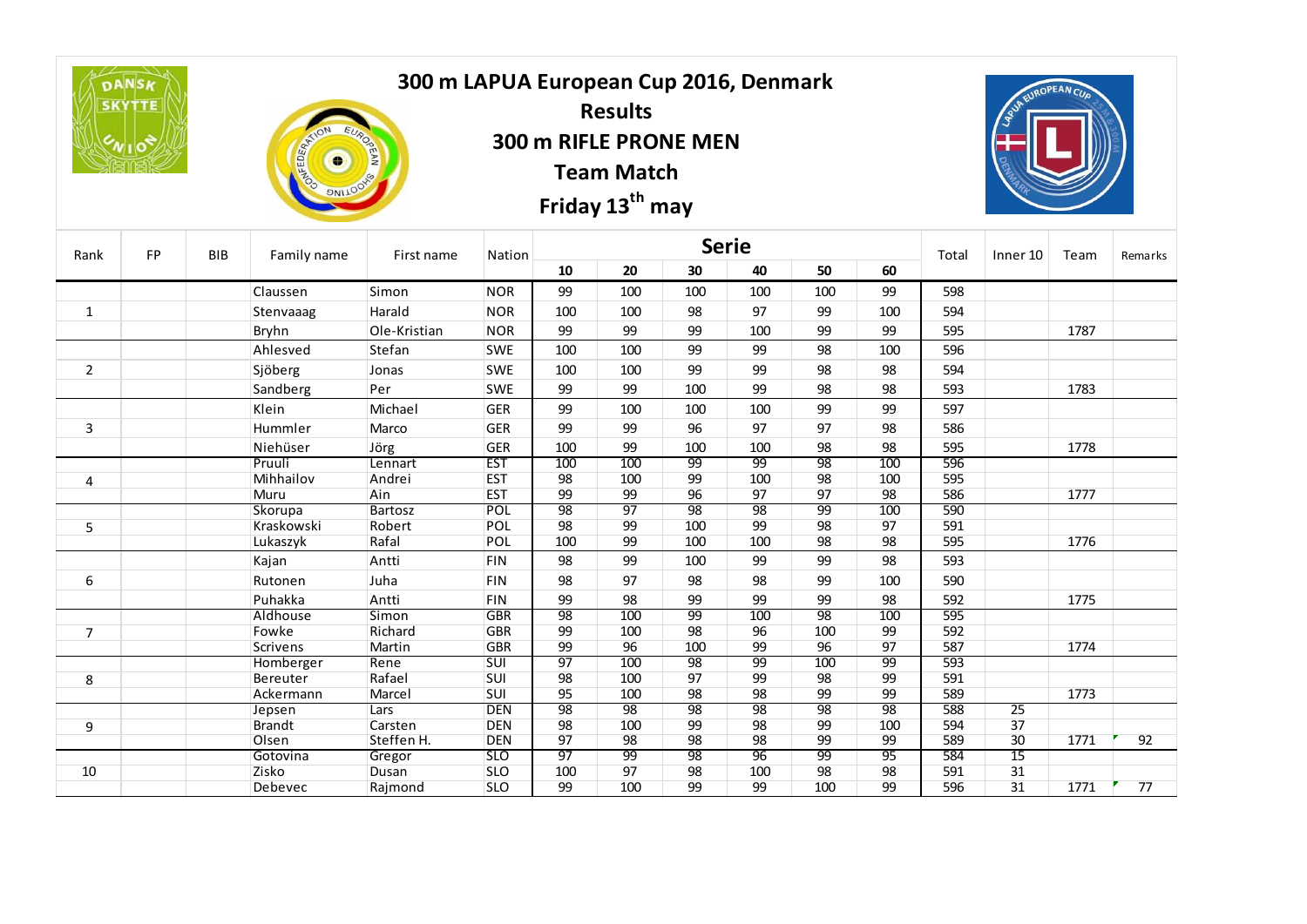



**300 m LAPUA European Cup 2016, Denmark Results 300 m RIFLE 3 position WOMEN Individuel Tuesday 10<sup>th</sup> may, Start time 13.30** 



| Rank | <b>FP</b> | <b>BIB</b> | Family name   | First name | Nation     | <b>Kneeling</b> |     | Prone |     |    | <b>Standing</b> | Total    | Inner 10 | Remarks    |
|------|-----------|------------|---------------|------------|------------|-----------------|-----|-------|-----|----|-----------------|----------|----------|------------|
|      |           |            |               |            |            | 10              | 20  | 30    | 40  | 50 | 60              |          |          |            |
|      | 16        |            | Åhlin         | Elin       | <b>SWE</b> | 94              | 99  | 96    | 100 | 97 | 96              | 582      | 21       |            |
| 2    | 10        |            | <b>Bucher</b> | Bettina    | SUI        | 98              | 99  | 98    | 100 | 89 | 93              | 577      | 19       |            |
| 3    | 13        |            | Bruehwiler    | Myriam     | SUI        | 97              | 100 | 97    | 96  | 96 | 91              | 577      | 15       |            |
| 4    | 15        |            | Voronova      | Anzela     | <b>EST</b> | 94              | 98  | 95    | 99  | 96 | 92              | 574      | 16       |            |
| 5    | 11        |            | Olofsson      | Louise     | <b>SWE</b> | 90              | 97  | 99    | 100 | 92 | 96              | 574      | 14       |            |
| 6    | 9         |            | <b>Busk</b>   | Sina       | <b>NOR</b> | 96              | 94  | 98    | 100 | 90 | 94              | 572      | 17       |            |
|      | 14        |            | Pugsley       | Hannah     | <b>GBR</b> | 96              | 95  | 98    | 98  | 93 | 92              | 572      | 12       |            |
| 8    |           |            | Kortshagina   | Ljudmila   | <b>EST</b> | 94              | 95  | 99    | 99  | 95 | 86              | 568      | 15       |            |
| 9    | 12        |            | Morozenko     | Valeria    | <b>EST</b> | 69              | 89  | 99    | 98  | 93 | 96              | 544      | 12       |            |
| 10   | 8         |            | Mæng          | Louise     | <b>DEN</b> |                 |     |       |     |    |                 | $\Omega$ |          | <b>DNS</b> |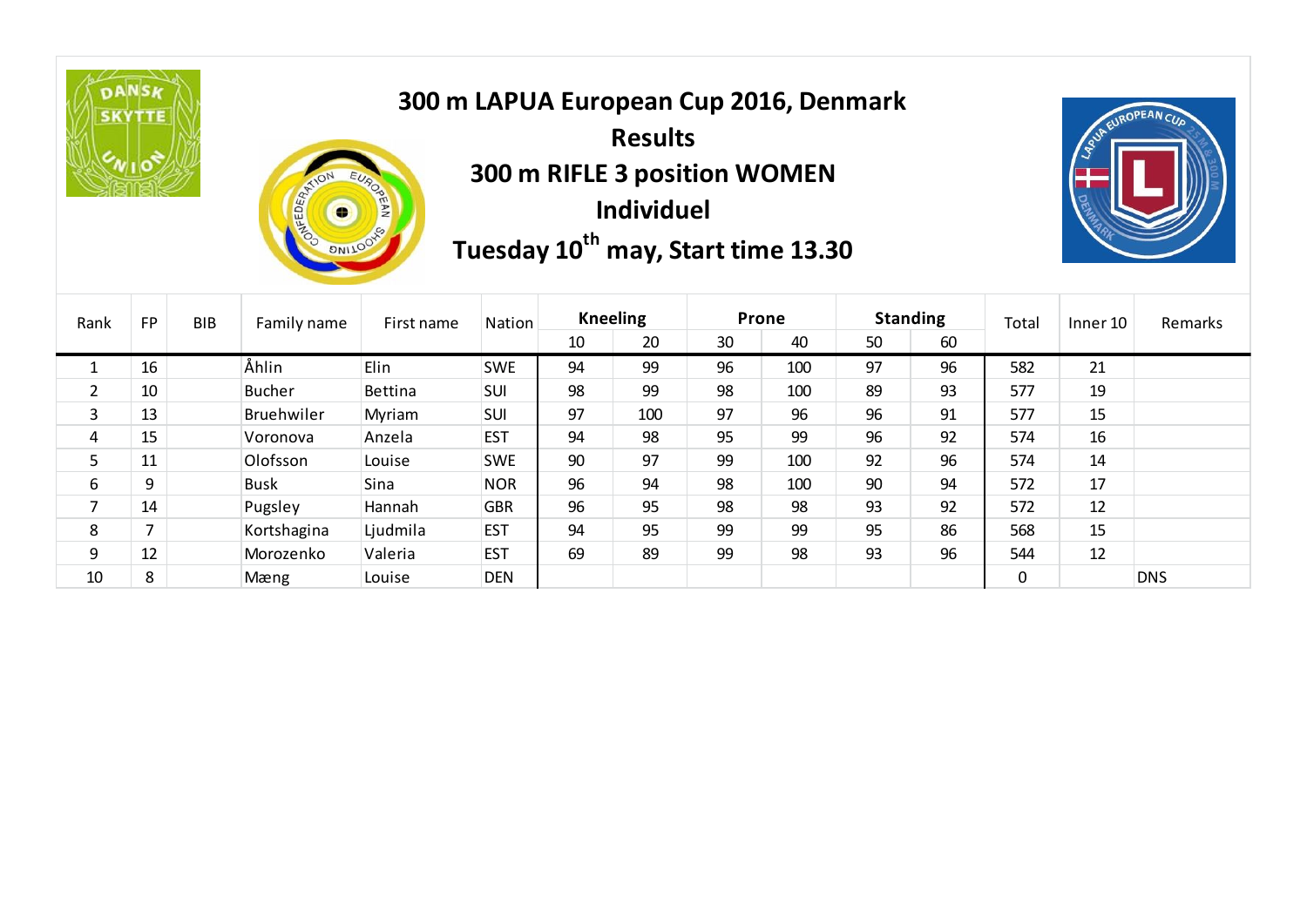



## **300 m LAPUA European Cup 2016, Denmark Results 300 m RIFLE 3 position WOMEN Team Match European Co.**<br>Results<br>RIFLE 3 positi<br>Tuesday 10<sup>th</sup>  **may**



|           |    | <b>CONFEDER</b><br>$\overline{\bullet}$ | <b>DEAN</b> |                               |        |    |                 |                   |                                       |    |                 |          |                   |  |
|-----------|----|-----------------------------------------|-------------|-------------------------------|--------|----|-----------------|-------------------|---------------------------------------|----|-----------------|----------|-------------------|--|
| <b>FP</b> | No |                                         |             |                               |        |    |                 |                   |                                       |    |                 | Inner 10 | <b>Team Score</b> |  |
|           |    |                                         |             |                               | 10     | 20 | 30              | 40                | 50                                    | 60 |                 |          |                   |  |
|           |    | Kortshagina                             | Ljudmila    | <b>EST</b>                    | 94     | 95 | 99              | 99                | 95                                    | 86 | 568             |          |                   |  |
|           |    | Morozenko                               | Valeria     | <b>EST</b>                    | 69     | 89 | 99              | 98                | 93                                    | 96 | 544             |          |                   |  |
|           |    | Voronova                                | Anzela      | <b>EST</b>                    | 94     | 98 | 95              | 99                | 96                                    | 92 | 574             |          | 1686              |  |
|           |    |                                         |             |                               |        |    |                 |                   |                                       |    |                 |          |                   |  |
|           |    | ◝>⊮≥⊪⊵⊮                                 | Family name | <b>SNILOOKS</b><br>First name | Nation |    | <b>Kneeling</b> | <b>Team Match</b> | Tuesday 10 <sup>th</sup> may<br>Prone |    | <b>Standing</b> | Total    |                   |  |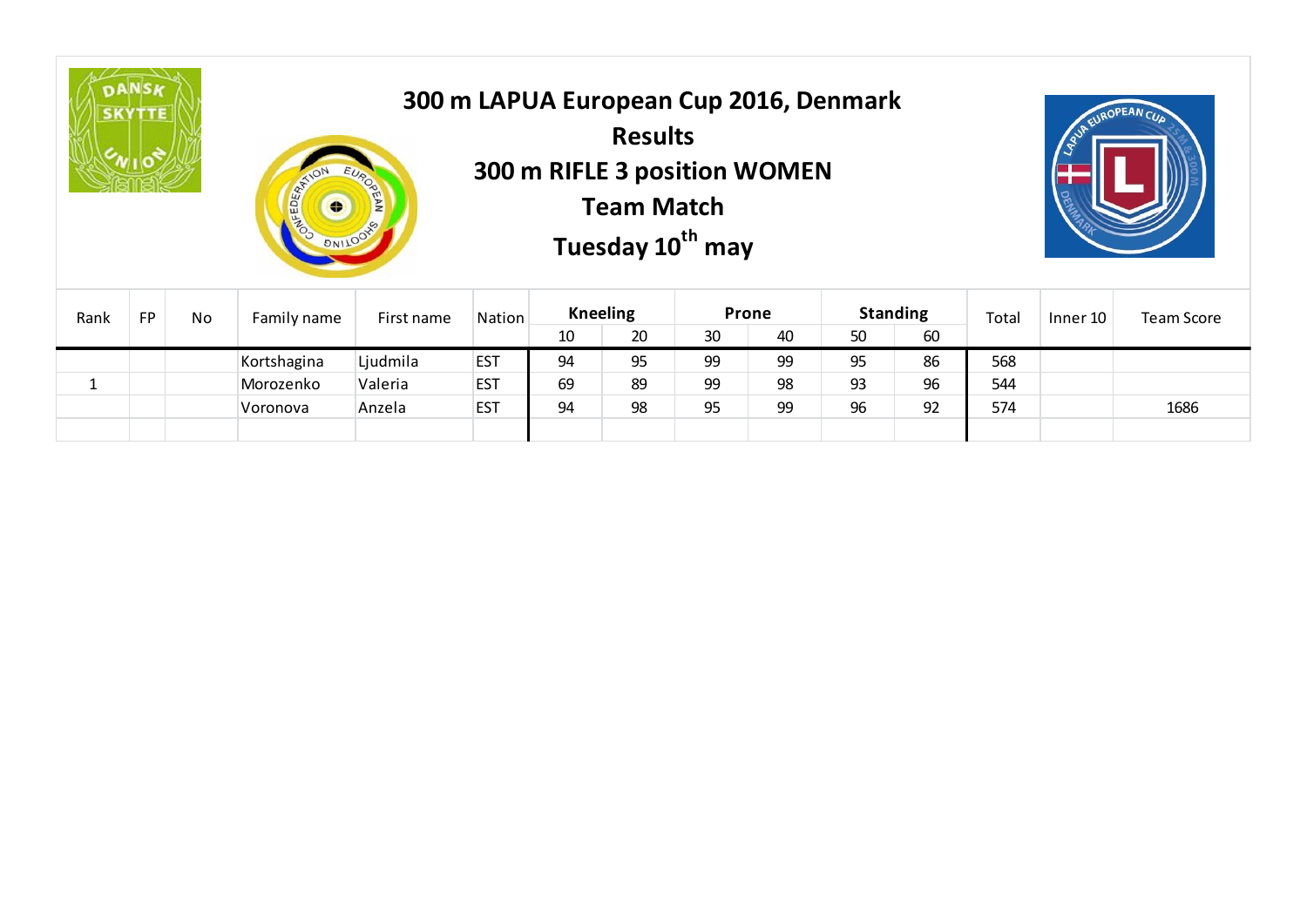**DANSA SKYTTE** 



## **300 m LAPUA European Cup 2016, Denmark Results 300 m RIFLE PRONE WOMEN Individual The European Cutter Secults**<br> **Thursday 12<sup>th</sup><br>
Thursday 12<sup>th</sup> may**



| Rank           | <b>FP</b>      | <b>BIB</b> | Family name   | First name | Nation     | <b>Serie</b> |     |     |     |     |     |     | Inner 10 | Remarks |  |
|----------------|----------------|------------|---------------|------------|------------|--------------|-----|-----|-----|-----|-----|-----|----------|---------|--|
|                |                |            |               |            |            | 10           | 20  | 30  | 40  | 50  | 60  |     |          |         |  |
|                | 17             |            | Enqvist       | Marie      | <b>SWE</b> | 98           | 99  | 100 | 100 | 100 | 100 | 597 | 31       |         |  |
| $\overline{2}$ | 14             |            | Milliere      | Julie      | <b>FRA</b> | 98           | 99  | 100 | 100 | 99  | 100 | 596 | 32       |         |  |
| 3              | $\overline{3}$ |            | <b>Bucher</b> | Bettina    | <b>SUI</b> | 98           | 100 | 100 | 99  | 99  | 99  | 595 | 31       |         |  |
| 4              | 18             |            | Storai        | Lisandra   | <b>FRA</b> | 100          | 97  | 99  | 98  | 100 | 100 | 594 | 31       |         |  |
| 5              | 9              |            | Goberville    | Olivia     | <b>FRA</b> | 98           | 100 | 100 | 99  | 97  | 99  | 593 | 33       |         |  |
| 6              | 16             |            | Houlmont      | Catherine  | <b>FRA</b> | 98           | 100 | 97  | 99  | 100 | 98  | 592 | 29       |         |  |
| $\overline{7}$ | 13             |            | Plengemeyer   | Inken      | <b>GER</b> | 97           | 99  | 100 | 99  | 98  | 99  | 592 | 28       |         |  |
| 8              | 19             |            | Voronova      | Anzela     | <b>EST</b> | 98           | 99  | 99  | 100 | 98  | 98  | 592 | 26       |         |  |
| 9              | 12             |            | Morozenko     | Valeria    | <b>EST</b> | 98           | 100 | 99  | 98  | 98  | 98  | 591 | 30       |         |  |
| 10             | 5 <sup>1</sup> |            | Kortshagina   | Ljudmila   | <b>EST</b> | 99           | 98  | 100 | 98  | 96  | 100 | 591 | 28       |         |  |
| 11             | 6              |            | Bruehwiler    | Myriam     | SUI        | 98           | 99  | 99  | 98  | 99  | 98  | 591 | 22       |         |  |
| 12             | 10             |            | Åhlin         | Elin       | <b>SWE</b> | 100          | 99  | 97  | 98  | 99  | 97  | 590 | 37       |         |  |
| 13             | 11             |            | Goberville    | Marion     | <b>FRA</b> | 95           | 99  | 98  | 99  | 99  | 99  | 589 | 30       |         |  |
| 14             | 2 <sup>1</sup> |            | <b>Busk</b>   | Sina       | <b>NOR</b> | 100          | 98  | 97  | 98  | 98  | 96  | 587 | 29       |         |  |
| 15             |                |            | Pugsley       | Hannah     | <b>GBR</b> | 97           | 98  | 93  | 97  | 98  | 94  | 577 | 13       |         |  |
| 16             | 15             |            | Pearse        | Mary       | <b>GBR</b> | 96           | 96  | 97  | 94  | 96  | 97  | 576 | 14       |         |  |
| 17             | $\overline{4}$ |            | Mæng          | Louise     | <b>DEN</b> | 89           | 87  | 87  | 84  | 90  | 83  | 520 | 5        |         |  |